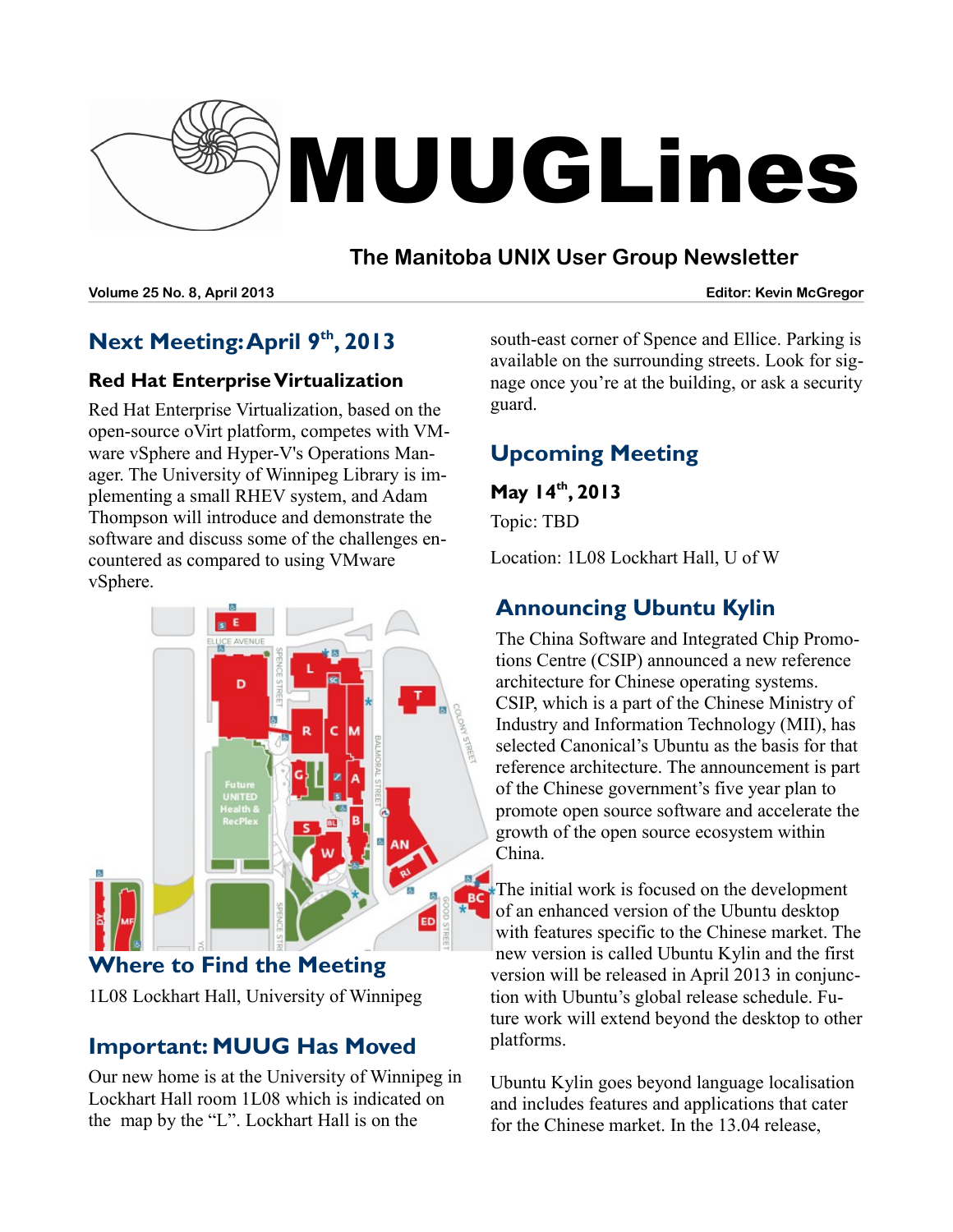Chinese input methods and Chinese calendars are supported, there is a new weather indicator, and users can quickly search across the most popular Chinese music services from the Dash. Future releases will include integration with Baidu maps and leading shopping service Taobao, payment processing for Chinese banks, and real-time train and flight information. The Ubuntu Kylin team is cooperating with WPS, the most popular office suite in China, and is creating photo editing and system management tools which could be incorporated into other flavours of Ubuntu worldwide.

### **OpenELEC 3.0.0 Released**

Open Embedded Linux Entertainment Center (OpenELEC) is a small Linux distribution built from scratch as a platform to turn your computer into a complete XBMC media center. OpenELEC is designed to make your system boot as fast as possible and the install so easy that anyone can turn a blank PC into a media machine in less than 15 minutes.

The main features are:

- It's completely free
- A full install is only 80-125MB
- Minimal hardware requirements
- Simple install to HDD, SSD, Compact Flash, SD card, pen drive or other
- Optimized builds for Atom, ION, Intel, Fusion and more
- Simple configuration through the XBMC interface
- Plug and Play external storage
- File sharing out of the box

OpenELEC 3.0 is built to support XBMC Frodo 12.1 and almost every part of the core OS has been updated and improved since the 2.0 release. The project now supports a broader range of media centre hardware than ever before, including dedicated OS images for the **[budget friendly](http://www.arctic.ac/en/p/living/entertainment-center.html)  [Arctic MC001](http://www.arctic.ac/en/p/living/entertainment-center.html)** and **[ultra-low-cost Raspberry Pi](http://www.raspberrypi.org/about) [systems](http://www.raspberrypi.org/about)**.

Raspberry Pi deserves a special mention as it's been a labour of love for the OpenELEC team. OpenELEC was the **[very first](http://www.openelec.tv/news/23-development/39-openelec-on-raspberry-pi-our-first-arm-device-supported)** XBMC distro to be demonstrated on development Pi hardware back in February 2012.

#### **Quoted**

But this is definitely another of those "This is our most desperate hour. Help me, Al-biwan Ke-Viro, you're my only hope" issues.

Al? Please don't make me wear that golden bikini.

#### — *[Linus Torvalds](https://lwn.net/Articles/542665/)*

### **KDE Avoids Disaster**

The H reports that the KDE project narrowly averted the loss of all of its Git repositories. The KDE Project hosts 1500 code repositories for a number of open source applications that are affiliated with the desktop environment and all of them were nearly wiped out last week due to a combination of a software fault and a problematic mirroring setup.

KDE uses a main Git server at **[git.kde.org](http://git.kde.org/)** and a number of mirrored servers that provide the Git access for anonymous web users. The developers were treating these servers as backups of the main repository which turned out to be a mistake. When the developers shut down the virtual machines on the main server to perform security updates on the host, something in the process caused filesystem corruption in the VMs that made the Git repositories stored there unusable. Since the secondary servers for the anonymous Git access were configured to sync with the main server and did not check for corruption, they proceeded to synchronise their repositories with the faulty repositories on the main server.

When the KDE maintainers discovered this, it was already too late. The secondary servers had already deleted most of the corrupted repositories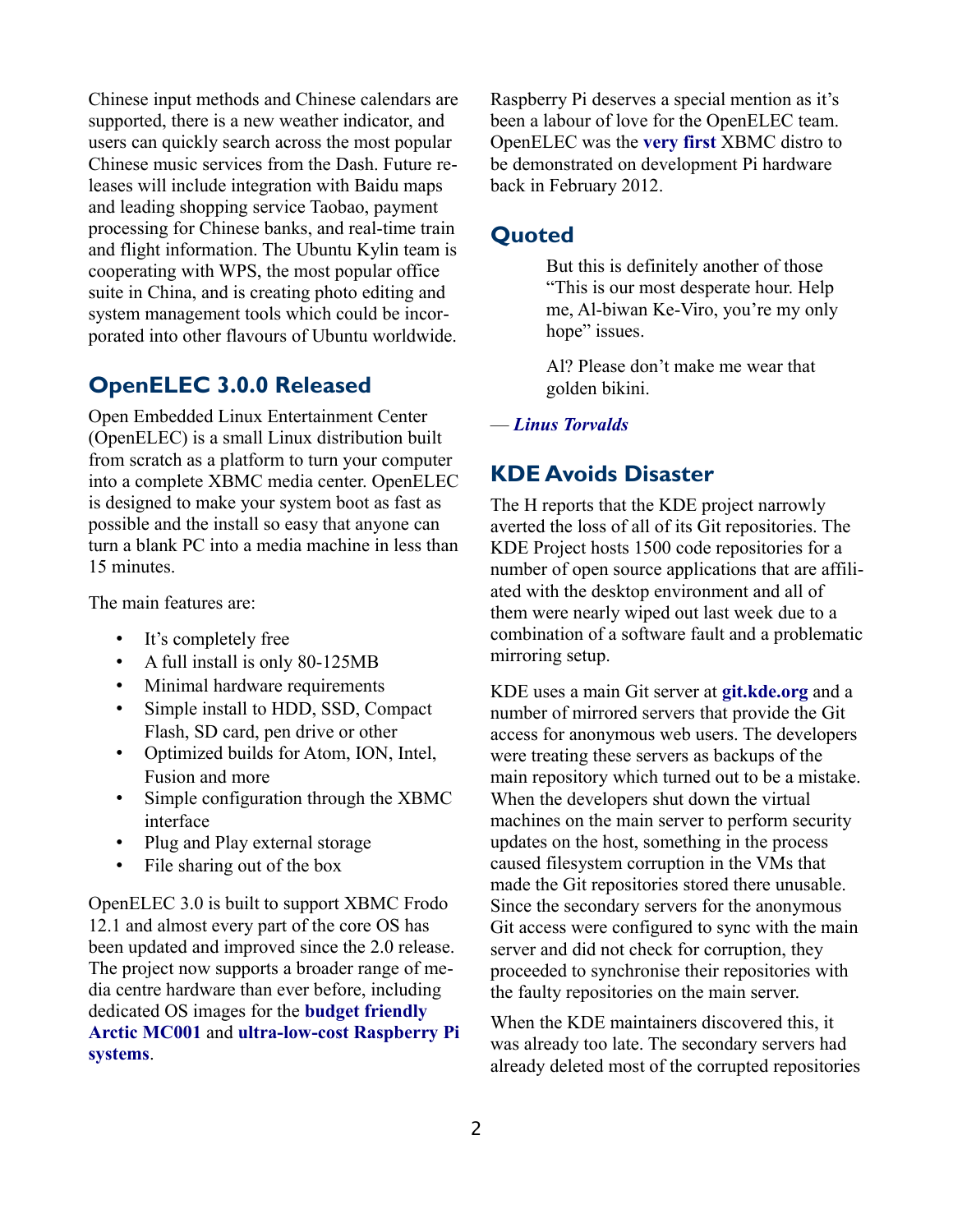as the corruption meant most of them were not listed in the projects file any more; at this point Git assumed they had been deleted legitimately.

The developers got lucky however, as a new server they had set up for data centre migration was discovered to have retained a pristine copy of all of the project's repositories. This server did not manage to sync with the corrupt copy of the Git data as its synchronisation window fell into the timespan in which the main server was down for the security update. This lucky coincidence and the completely unconnected data centre migration the server had been prepared for therefore saved all of KDE's Git repositories.

The developers had other backups in place, specifically tarballs of the source code for all of the hosted projects, but these backups did not retain the Git metadata and other important information. The project will be making changes to its backup strategy, which mostly involves including sanity checks in the processes that clone the Git repositories to the mirror servers. By adding those checks, corrupted data will not be duplicated in the future and missing project files will not cause repositories to be dropped automatically when they should not have been. As part of this the new main server will also store the Git information on a ZFS filesystem that can restore previous versions of the data through its internal snapshotting mechanism.

## **NetBSD Crypto Bug**

A bug in the NetBSD 6.0 creates weak cryptographic keys. Specifically, the use of a cryptographically flawed pseudo random-number generator in NetBSD 6.0 means that potentially predictable keys were generated. Versions of NetBSD-current older than 26 January 2013 are affected. NetBSD 5.1 and 5.2 do not suffer from the bug, which is due to be fixed in NetBSD 6.1. Until then users need to update their kernels to builds created after 26 January.

Many types of cryptographic keys (including SSH and SSL session keys) generated on affected systems may be weak. A **[sizeof\(\)](http://cvsweb.netbsd.org/bsdweb.cgi/src/sys/kern/subr_cprng.c.diff?r1=1.14&r2=1.15&only_with_tag=MAIN&f=h)[blunder](http://cvsweb.netbsd.org/bsdweb.cgi/src/sys/kern/subr_cprng.c.diff?r1=1.14&r2=1.15&only_with_tag=MAIN&f=h)** introduced data that wasn't sufficiently random for cryptography.

Sysadmins are advised to generate new keys after updating the NetBSD kernel software, as explained in an **[advisory](http://ftp.netbsd.org/pub/NetBSD/security/advisories/NetBSD-SA2013-003.txt.asc)** from the NetBSD Foundation.

"For systems newly set up with NetBSD 6, all SSH host keys are suspect," the advisory explains. "Other persistent cryptographic secrets (for example, SSH or SSL keys of any type) generated using /dev/urandom on NetBSD 6 systems which may have had insufficient entropy at key generation time may be impacted and should be regenerated."

### **Your Own FM Transmitter, \$25**

Do you have a Raspberry Pi? Turn it into a FM transmitter with some software and a 20 cm wire. From the **[icrobotics.co.uk](http://www.icrobotics.co.uk/wiki/index.php/Turning_the_Raspberry_Pi_Into_an_FM_Transmitter)** site: It uses the hardware on the raspberry pi that is actually meant to generate spread-spectrum clock signals on the GPIO pins to output FM Radio energy. This means that all you need to do to turn the Raspberry-Pi into a (ridiculously powerful) FM Transmitter is to plug in a wire as the antenna (as little as 20 cm will do) into GPIO pin 4 and run some code. It transmits on 100.0 MHz. Not great sound (and it's mono), but it works!

**[http://www.icrobotics.co.uk/wiki/index.php/Turning\\_the](http://www.icrobotics.co.uk/wiki/index.php/Turning_the_Raspberry_Pi_Into_an_FM_Transmitter) [\\_Raspberry\\_Pi\\_Into\\_an\\_FM\\_Transmitter](http://www.icrobotics.co.uk/wiki/index.php/Turning_the_Raspberry_Pi_Into_an_FM_Transmitter)**

### **Ubuntu Shortens Support**

The technical leadership of Canonical's Linux distribution [decided](http://ubottu.com/meetingology/logs/ubuntu-meeting/2013/ubuntu-meeting.2013-03-18-21.01.moin.txt) to halve the support time for non-LTS releases to nine months. At the same time, the developers want to make it easier for users of the distribution to get up-to-date packages on a regular basis without the need to perform explicit upgrades of the whole distribution. Matt Zimmerman, Colin Watson and Stéphane Graber unanimously agreed on these points and also clearly voted against moving Ubuntu into a rolling release model. The changes will be imple-